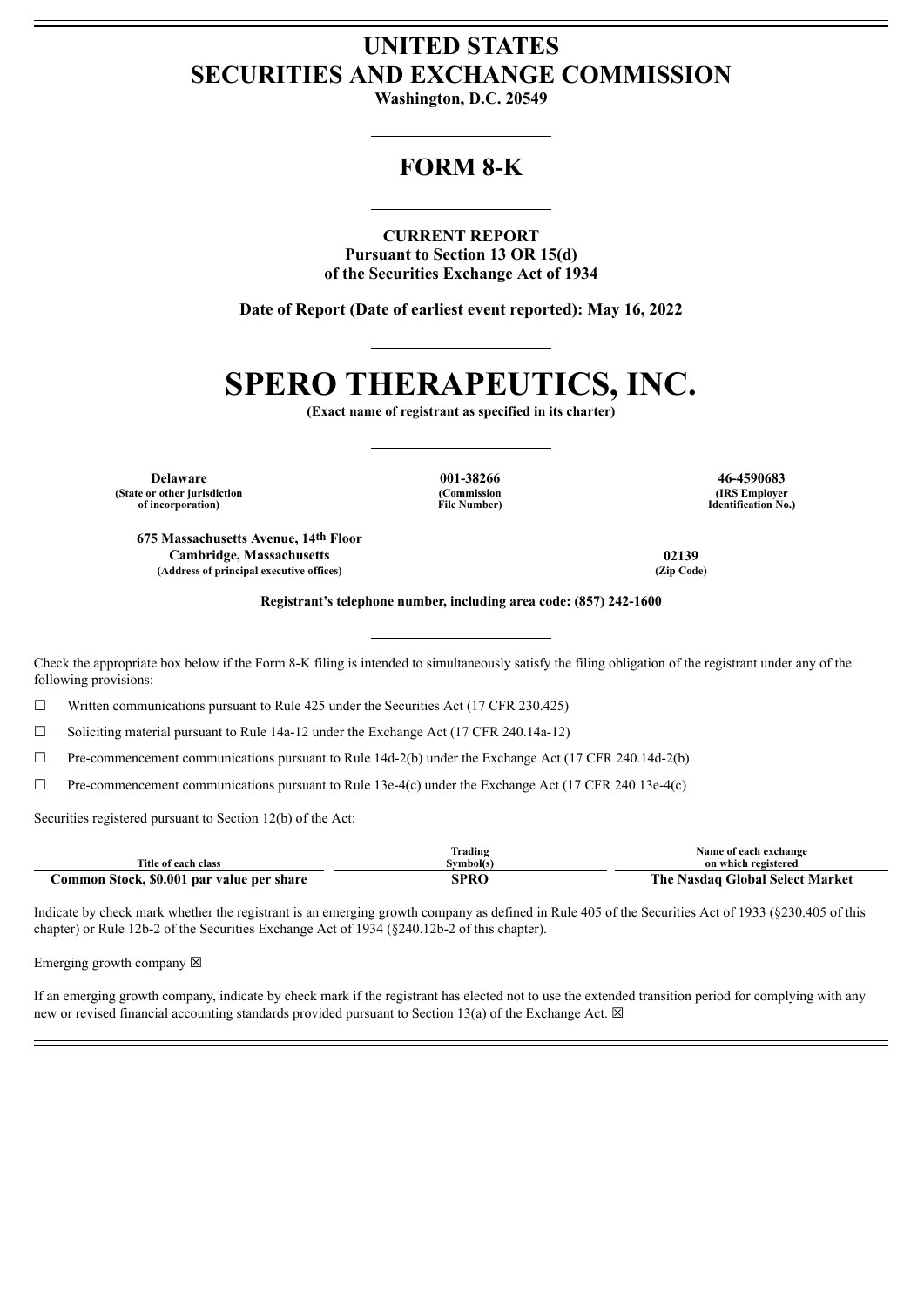## **Item 2.02. Results of Operations and Financial Condition.**

On May 16, 2022, Spero Therapeutics, Inc. (the "Company") issued a press release announcing its results for the quarter ended March 31, 2022. A copy of the press release is furnished as Exhibit 99.1 hereto.

The information contained in this Item 2.02 and in the press release furnished as Exhibit 99.1 hereto shall not be deemed "filed" for purposes of Section 18 of the Securities Exchange Act of 1934, as amended, or otherwise subject to the liabilities of that Section or Sections 11 and 12(a)(2) of the Securities Act of 1933, as amended, or incorporated by reference in any filing with the U.S. Securities and Exchange Commission made by the Company, whether made before or after the date hereof, regardless of any general incorporation language in such filing.

#### **Item 9.01. Financial Statements and Exhibits.**

- (d) Exhibits.
- 99.1 Press [Release,](#page-3-0) dated May 16, 2022
- 104 Cover Page Interactive Data File (embedded within the Inline XBRL document)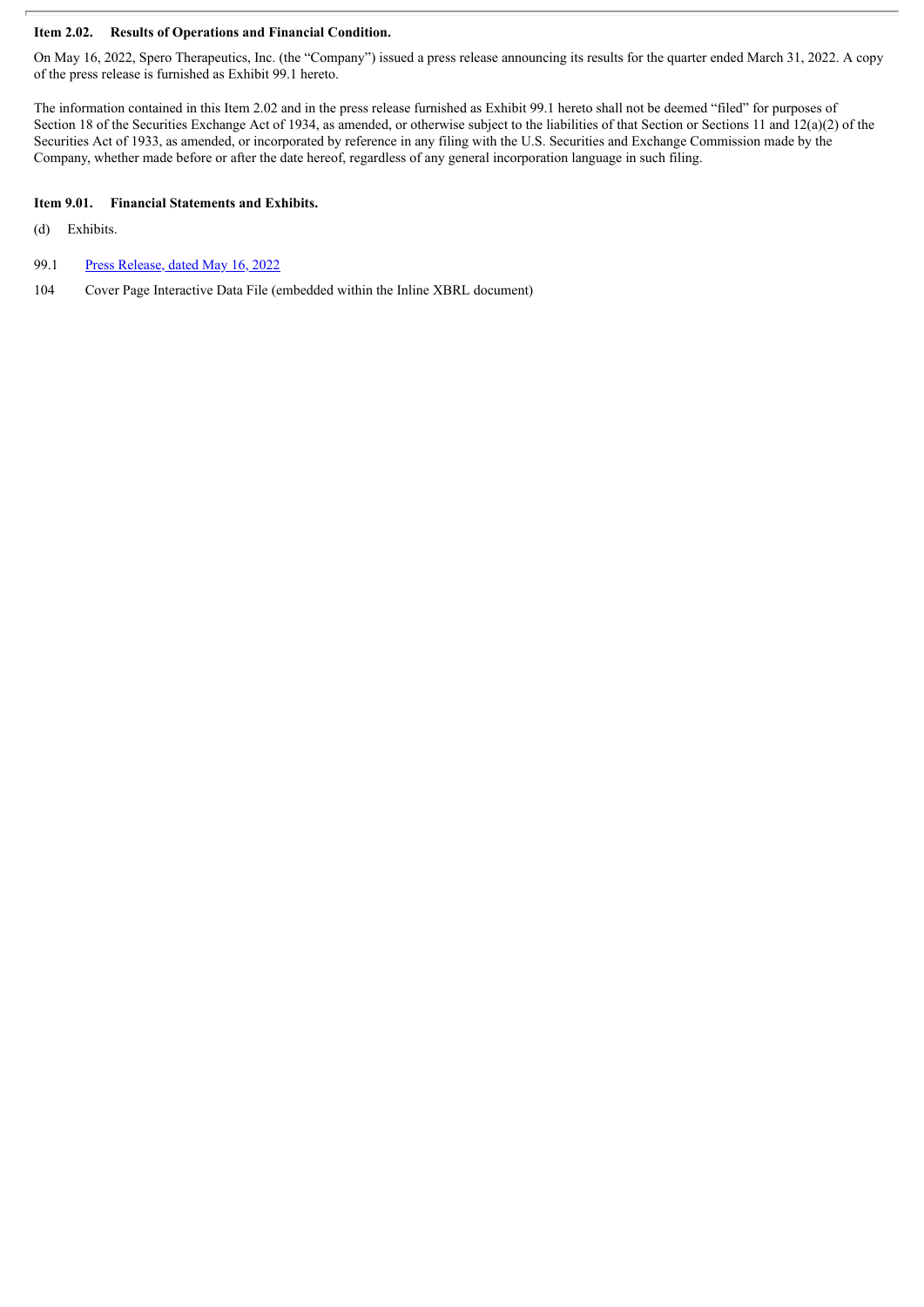**SIGNATURE**

Pursuant to the requirements of the Securities Exchange Act of 1934, the registrant has duly caused this report to be signed on its behalf by the undersigned hereunto duly authorized.

## **SPERO THERAPEUTICS, INC.**

Date: May 16, 2022 By: /s/ Tamara Joseph

Tamara Joseph Chief Legal Officer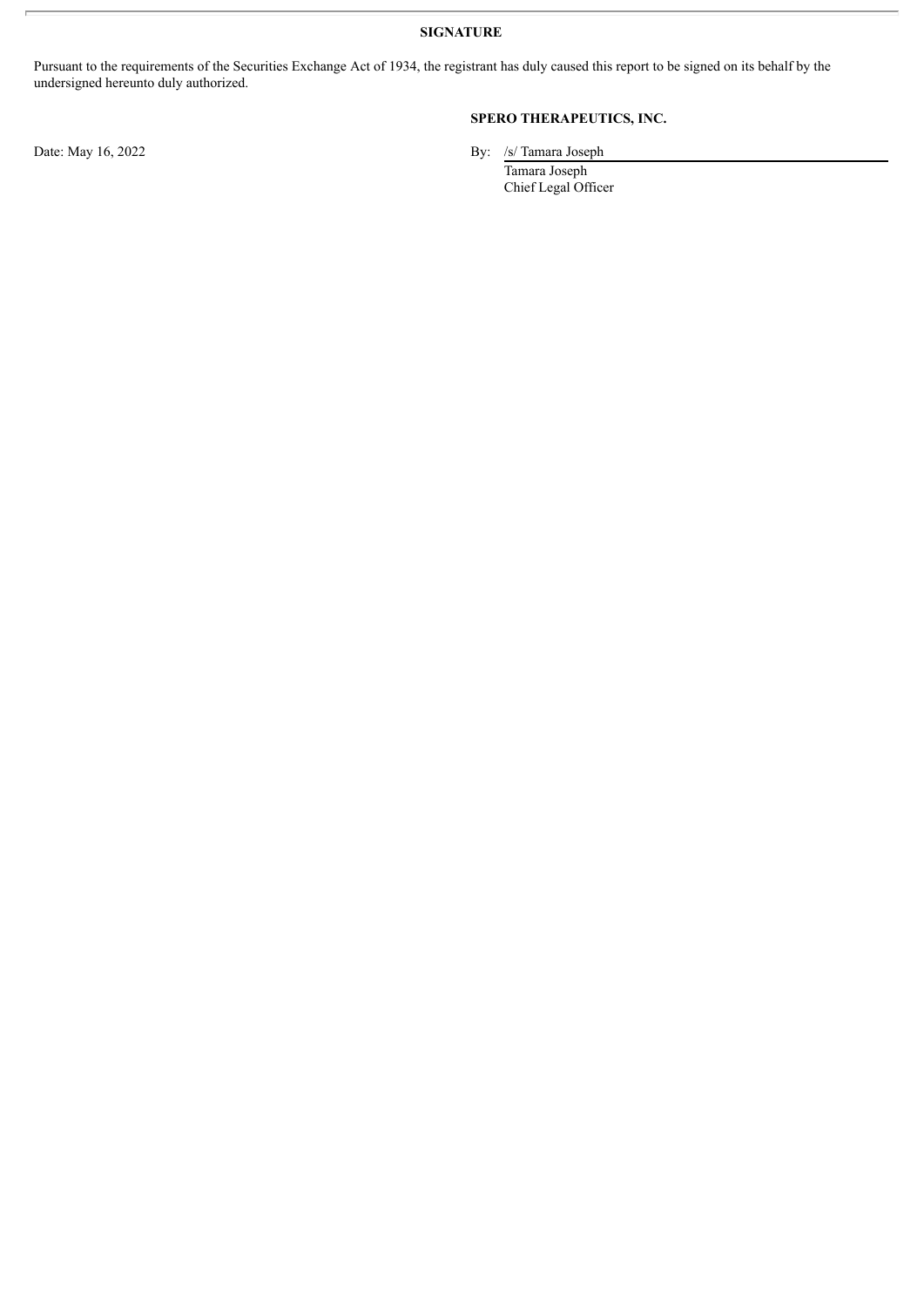#### **Spero Therapeutics Announces First Quarter 2022 Operating Results and Provides Business Update**

<span id="page-3-0"></span>New Strategic Direction Focuses on Advancing the Clinical Stage Pipeline and Identifying Tebipenem's Optimal Path to Value Creation

*Initiation of a Phase 2 Trial of SPR720 in Nontuberculous Mycobacterial-Pulmonary Disease Expected in 2H 2022*

SPR206's Phase 1 Data Support Further Development in Complicated Urinary Tract Infection. Hospital-acquired and Ventilator-associated Bacterial *Pneumonia, and Bloodstream Infections*

### *Conference Call and Live Webcast at 4:30 p.m. ET Today*

CAMBRIDGE, Mass., May 16, 2022 — Spero Therapeutics, Inc. (Nasdaq: SPRO) today announced financial results for the first quarter ended March 31, 2022 and provided a business update.

"While our recent decision to restructure the company's operations was immensely difficult, we remain optimistic about our future outlook," said Ankit Mahadevia, M.D., Chief Executive Officer of Spero Therapeutics. "Our plan for Spero going forward is to focus on delivery of key clinical and regulatory milestones, clarify and execute the path forward for tebipenem, and do so while being good stewards of capital and continuing to pursue creative partnerships. Both SPR720 and SPR206 seek to address pressing unmet needs for patients with serious drug-resistant infections and are supported by robust clinical and preclinical datasets that we believe clearly differentiate them from competing approaches. We expect their advancement into Phase 2 trials in NTM-pulmonary disease and multi-drug resistant Gram-negative infections, respectively, will provide us with a steady cadence of value inflection points moving forward."

Dr. Mahadevia continued, "We also believe tebipenem HBr has the potential to deliver substantial clinical value to healthcare providers, payers, and patients, if approved. We are pleased to maintain stewardship of the asset and are committed to pursuing a potential path forward to regulatory approval, either independently or with a partner. As we look ahead, we believe the diverse nature of our multi-asset pipeline, together with cash runway through late 2023, leaves us positioned to execute on our strategic objectives."

#### **Program Highlights and Upcoming Milestones**

#### **SPR720:**

• On January 4, 2022, Spero announced that the United States Food and Drug Administration (FDA) had lifted the clinical hold previously placed on the Phase 2 trial of SPR720, Spero's investigational oral product candidate being developed for nontuberculous mycobacterial (NTM) disease. Subsequently, in the first quarter of 2022, Spero engaged with the FDA to discuss the re-initiation and planned protocol and trial design of the SPR720 Phase 2 trial in NTM-pulmonary disease (NTM-PD) patients. Spero continues to engage with the FDA on specifics of the upcoming trial and expects to begin this study in the second half of 2022, with an expected interim data read-out in 2023 and topline results in 2024.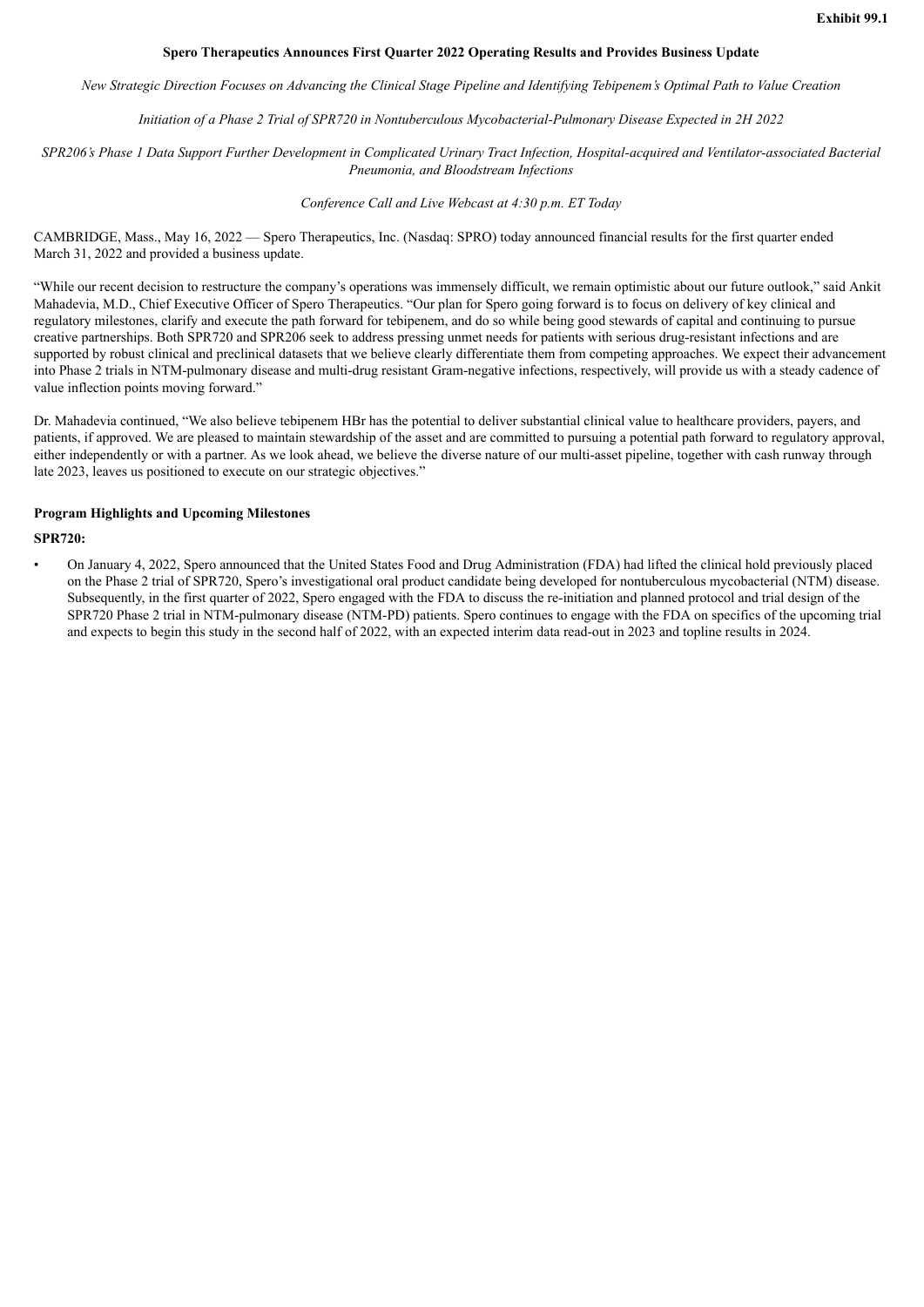#### **SPR206:**

- A Pre-IND Meeting for SPR206 has been scheduled for the second quarter of 2022, with expectations for a Phase 2, cross-indication resistant pathogen study to begin in the second quarter of 2023. SPR206 will be evaluated in patients with complicated urinary tract infection (cUTI), hospital-acquired and ventilator-associated bacterial pneumonia (HABP/VABP) and bloodstream infections (BSI).
- In February 2022, Spero announced topline results from a Phase 1 bronchoalveolar lavage (BAL) trial of SPR206, the company's novel intravenous (IV)-administered next generation polymyxin antibiotic being developed to treat multi-drug resistant (MDR) Gram-negative bacterial infections. These results showed that SPR206 was generally well tolerated and achieved mean lung epithelial lining fluid exposures above its MIC (minimum inhibitory concentration) for targeted gram-negative pathogens for the entirety of its eight-hour dosing period when administered three times daily at 100 mg. These data are consistent with prior Phase 1 results showing SPR206's lack of nephrotoxicity at predicted therapeutic dose levels.
- The Phase 1 renal impairment trial for SPR206 has been completed, annotating final safety and pharmacokinetic (PK) data, providing data-driven guidance on how to adjust for renally impaired patients in future clinical trials.
- Funding for the SPR206 BAL and renal impairment clinical trials was provided by the United States Department of Defense (DoD) under Award Number W81XWH-1910295. The SPR206 program is also supported by funding from the National Institute of Allergy and Infectious Diseases (NIAID) and is the subject of a license agreement with Pfizer Inc., which was entered into alongside Pfizer's previously announced \$40 million equity investment in Spero. Pursuant to the licensing agreement between the parties, Spero granted Pfizer the rights to develop, manufacture, and commercialize SPR206 in ex-U.S. and ex-Asia territories. In exchange for these rights, Spero is eligible to receive up to \$80 million in development and sales milestones, and high single digit to low double-digit royalties on net sales of SPR206 in these territories.

#### **Tebipenem HBr:**

• On January 3, 2022, Spero announced that the FDA had accepted for filing its New Drug Application (NDA) seeking approval for tebipenem HBr oral tablets for treatment in adult patients with certain bacterial microorganisms that cause cUTI, including pyelonephritis, for substantive review. The NDA was granted Priority Review designation and a Prescription Drug User Fee Act (PDUFA) goal action date was set for June 27, 2022. In late March 2022, the FDA notified Spero that, during its ongoing review of the NDA for tebipenem HBr, it had identified deficiencies that precluded discussion of labeling and post-marketing requirements/commitments at that time. Based on feedback from a Late Cycle Meeting (LCM) with the FDA in April, Spero made the decision to immediately suspend current commercialization activities for tebipenem HBr. Although the NDA review is still ongoing and the FDA has not yet made any final determination regarding approvability, discussions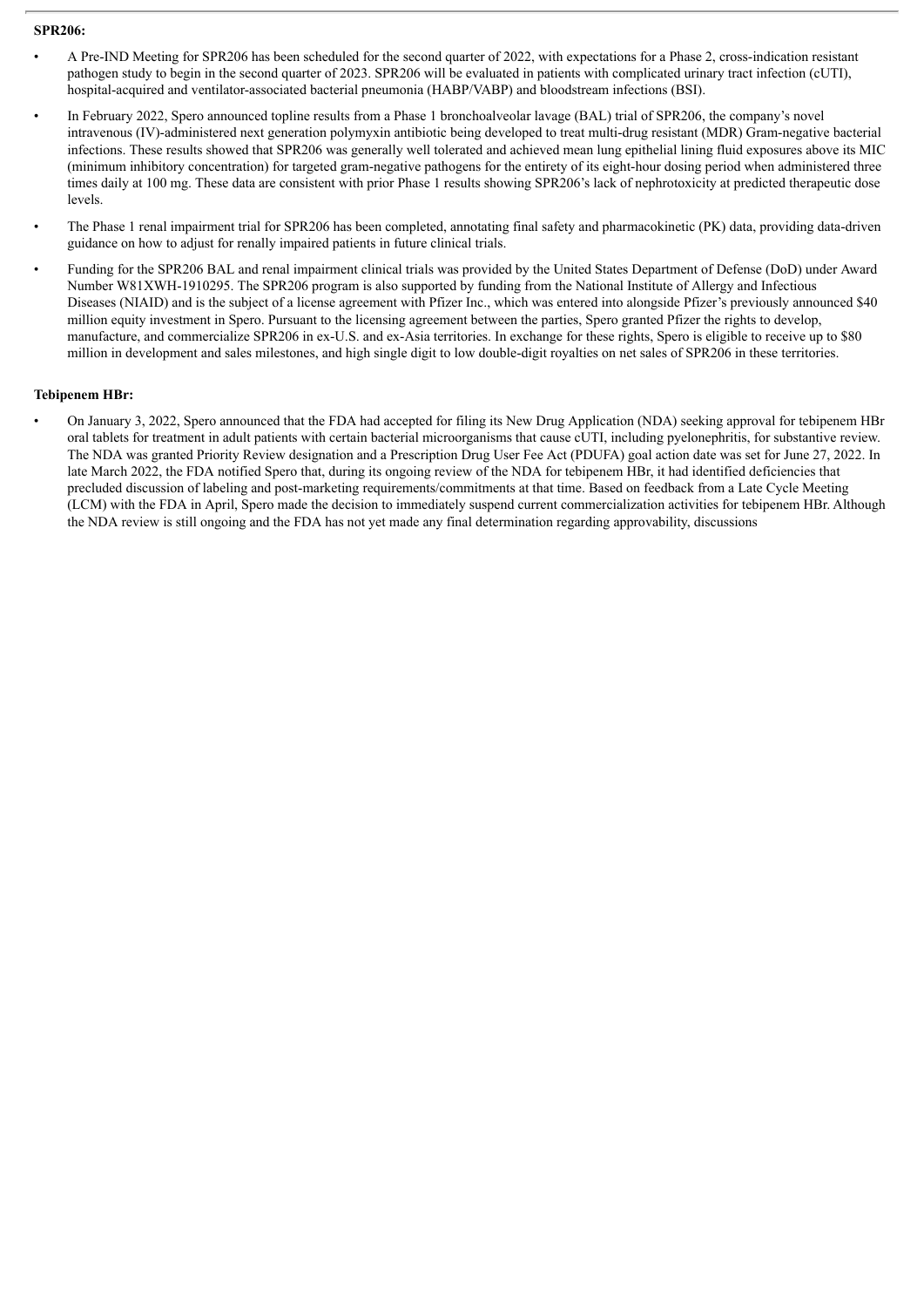during the LCM suggested that the data package may be insufficient to support approval during this review cycle. Spero is continuing its dialogue with the FDA, as the company seeks a pathway forward for potential approval of tebipenem HBr in order to enable eventual commercialization by Spero or commercialization through partnership.

- In April 2022, results from the Phase 3 ADAPT-PO trial of tebipenem HBr were published in *The New England Journal of Medicine.* ADAPT-PO was a global, randomized, placebo-controlled clinical trial that evaluated the safety and efficacy of oral tebipenem HBr versus IV ertapenem for the treatment of adults with cUTI, including acute pyelonephritis.
- In January 2022, Spero was awarded up to an additional \$12.9 million by the Biomedical Advanced Research and Development Authority (BARDA) to support the development of orally administered tebipenem pivoxil in pediatric patients. This additional funding was granted via a new option to a contract originally awarded to Spero in 2018, bringing the total potential value of the contract up to \$59.7 million. The additional \$12.9 million option would be available to provide support for a clinical trial and related activities designed to advance orally administered tebipenem HBr development as a treatment for pediatric patients with cUTI, including acute pyelonephritis.

#### **Medical Congress Engagement**

In April 2022, scientific information regarding tebipenem HBr was featured in two oral and four poster presentations at the 32<sup>nd</sup> European Congress of Clinical Microbiology and Infectious Diseases (ECCMID). The oral presentations included discussions of the plasma pharmacokinetics and intrapulmonary penetration of tebipenem HBr in healthy subjects, as well as tebipenem HBr's effects on the normal gut microbiota of healthy adults. The four posters presented additional data related to tebipenem HBr, including Spero's poster P0213, which was selected by the ECCMID Program Committee as one of the top-rated posters for this year's Congress.

#### **First Quarter 2022 Financial Results**

Spero reported a net loss for the first quarter ended March 31, 2022 of \$32.8 million or \$1.01 per common share, compared to a net loss of \$19.4 million or \$0.66 per common share reported for the same period in 2021.

Total revenues for the first quarter of 2022 were \$2.1 million, compared with revenues of \$7.3 million in the first quarter of 2021. The revenue decrease was primarily due to a decrease in qualified expenses incurred under the BARDA contract for tebipenem HBr, a decrease in funding under the NIAID agreement related to SPR206, partially offset by an increase under the DOD agreement relating to SPR206, and an increase in collaboration revenues related to the Pfizer agreement.

Research and development expenses for the first quarter of 2022 were \$17.0 million, compared with \$18.4 million, of research and development expenses for the same period in 2021. This year-over-year decrease was primarily due to the completion of significant activities to support the NDA for tebipenem HBr, the Phase 2 clinical hold for SPR720, offset by direct costs related to the SPR206 program, and increase in personnel related costs.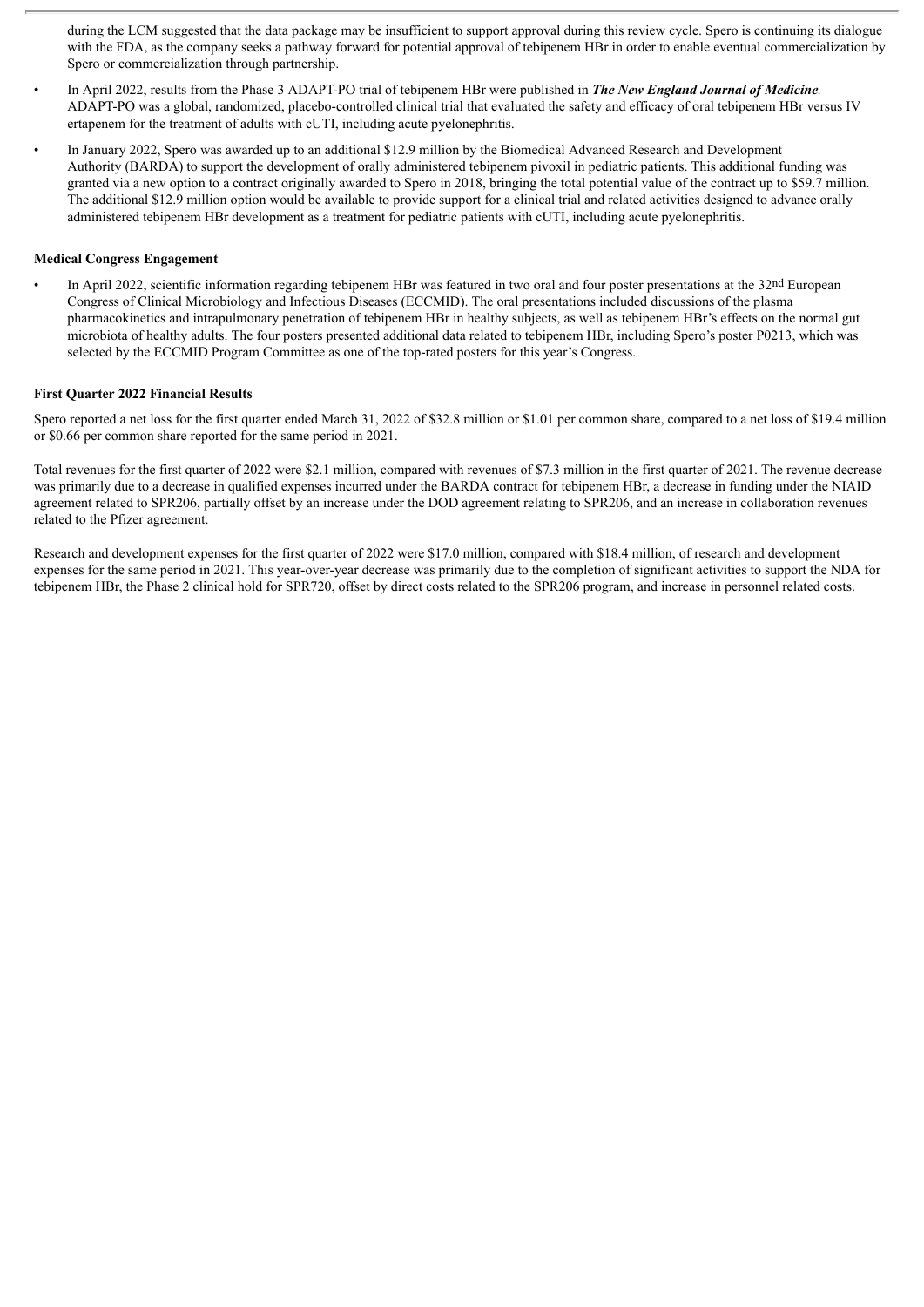General and administrative expenses for the first quarter of 2022 of \$15.3 million were higher than the \$8.3 million reported in the same period in 2021, primarily due to an increase in headcount in our commercial, general and administrative functions.

As of March 31, 2022, Spero had cash, cash equivalents, and marketable securities of \$122 million. Based on the previously announced restructuring and the cessation of commercialization activities for the tebipenem HBr program and assuming the repayment of amounts under the company's Revenue Interest Financing Agreement with certain entities managed by HealthCare Royalty Management, LLC, Spero believes that its existing cash, cash equivalents and marketable securities, together with other non-dilutive funding commitments, will be sufficient to fund its planned operating expenses and capital expenditures pursuant to the priorities of its strategic refocusing through late 2023. During this period, the strategic refocusing prioritizes advancing SPR720 and SPR206 to key Phase 2 milestones.

#### **Conference Call and Webcast**

Spero will host a conference call and webcast today at 4:30 p.m. ET. To access the call, please dial 1-877-704-4453 (domestic) or 1-201-389-0920 (international) and refer to conference ID 13729221. The conference call will also be webcast live and a link to the webcast can be accessed here and on Spero Therapeutics' website at *www.sperotherapeutics.com* in the "Investors and Media" section under "Events and Presentations." An archived webcast will be available on Spero's website for 30 days following the presentation.

#### **Tebipenem HBr Research Support**

Select tebipenem HBr studies have been funded in part with federal funds from the Department of Health and Human Services; Office of the Assistant Secretary for Preparedness and Response; Biomedical Advanced Research and Development Authority, under contract number HHSO100201800015C.

#### **Government Agency Research Support**

The views expressed in this press release are those of the authors and may not reflect the official policy or position of the Department of the Army, Department of Defense, or the U.S. Government.

#### **Department of Defense**

Select SPR206 studies are supported by the Office of the Assistant Secretary of Defense for Health Affairs, through the Joint Warfighter Medical Research Program under Award No. W81XWH 19 1 0295. Opinions, interpretations, conclusions and recommendations are those of the author and are not necessarily endorsed by the Department of Defense.

#### **National Institute of Allergy and Infectious Disease**

Select SPR206 studies have been funded in whole or in part with Federal funds from the National Institute of Allergy and Infectious Diseases, National Institutes of Health, Department of Health and Human Services, under Contract No. 75N93021C00022.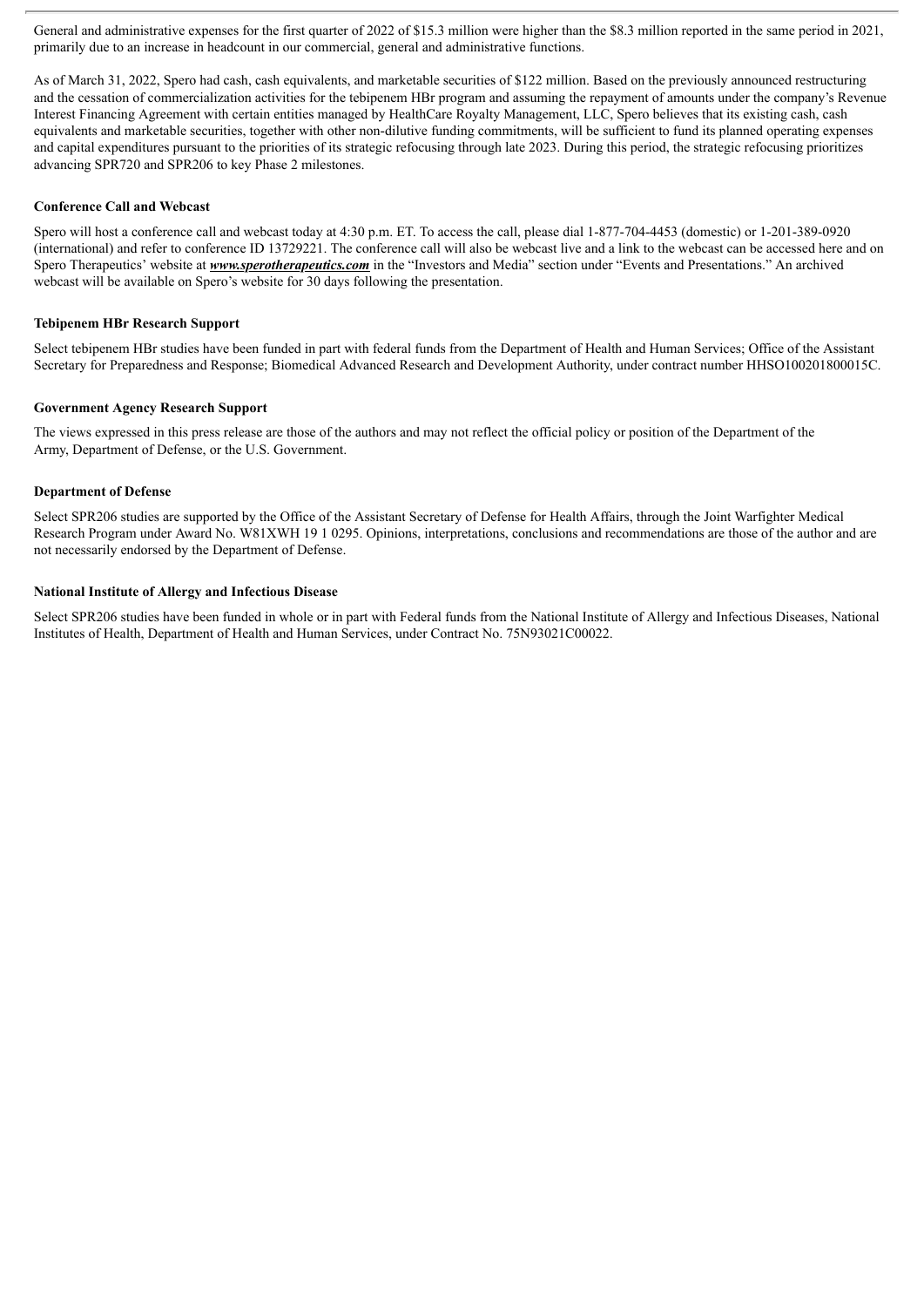#### **About Spero Therapeutics**

Spero Therapeutics is a multi-asset, clinical-stage biopharmaceutical company focused on identifying, developing, and commercializing novel treatments for bacterial infections, including multi-drug resistant bacterial infections and rare diseases.

- The NDA for tebipenem pivoxil oral tablets (tebipenem HBr) is currently being reviewed by the FDA; tebipenem HBr is not FDA-approved.
- Tebipenem HBr is an investigational drug in the United States being developed for the treatment of cUTI, including pyelonephritis, caused by certain microorganisms, in adult patients who have limited oral treatment options.
- Spero Therapeutics is developing SPR720 as a novel oral therapy candidate for the treatment of a rare, orphan pulmonary disease caused by non-tuberculous mycobacterial infections.
- Spero Therapeutics also has an IV-administered next generation polymyxin product candidate, SPR206, developed from its potentiator platform, which is in development to treat multi-drug resistant Gram-negative infections in the hospital setting.

For more information, visit *https://sperotherapeutics.com*.

#### **Forward Looking Statements**

This press release may contain forward-looking statements. These statements include, but are not limited to, statements about the potential regulatory path forward for tebipenem HBr and the potential approval of tebipenem HBr by the FDA and the timing thereof; the potential value of tebipenem HBr; the potential for a partnership of the tebipenem HBr franchise; the future development and commercialization of SPR206 and SPR720; the design, initiation, timing, progress and results of Spero's preclinical studies and clinical trials and its research and development programs; management's assessment of the results of such preclinical studies and clinical trials; and the expected cost-savings from the restructuring, Spero's anticipated expenses and its anticipated cash runway. In some cases, forward-looking statements can be identified by terms such as "may," "will," "should," "expect," "plan," "aim," "anticipate," "could," "intent," "target," "project," "contemplate," "believe," "estimate," "predict," "potential" or "continue" or the negative of these terms or other similar expressions. Actual results may differ materially from those indicated by such forward-looking statements as a result of various important factors, including whether the FDA will ultimately approve tebipenem HBr and, if so, the timing of any such approval; whether the FDA will require any additional clinical data or place labeling restrictions on the use of tebipenem HBr that would add costs for Spero, delay approval and/or reduce the commercial prospects of tebipenem HBr; whether any third parties would be interested in partnering with Spero to pursue continued efforts to obtain FDA approval of tebipenem HBr, or acquiring rights to the tebipenem HBr program from Spero through a partnership arrangement; the COVID-19 pandemic; Spero's need for additional funding; Spero's ability to successfully implement the restructuring; the impact of the restructuring on Spero's business, including estimated costs related thereto; the risk that Spero may not be able to address the FDA's concerns with respect to tebipenem HBr; the lengthy, expensive, and uncertain process of clinical drug development for SPR720 and SPR206; whether results obtained in preclinical studies and clinical trials will be indicative of results obtained in future clinical trials; Spero's reliance on third parties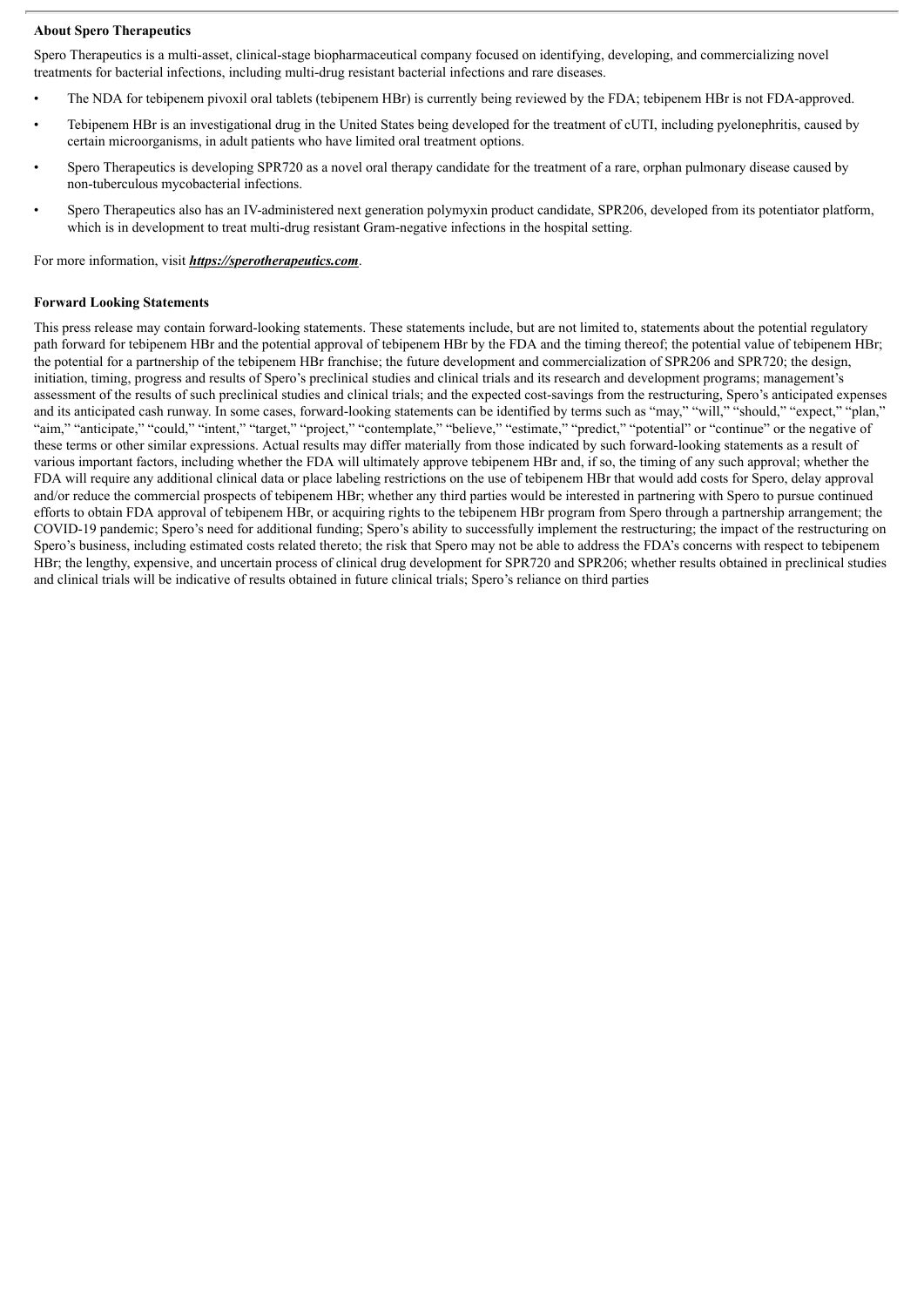to manufacture, develop, and commercialize its product candidates, if approved; the ability to commercialize Spero's product candidates, if approved; Spero's ability to retain key personnel; whether Spero's cash resources will be sufficient to fund its continuing operations for the periods and/or trials anticipated; and other factors discussed in the "Risk Factors" set forth in filings that Spero periodically makes with the U.S. Securities and Exchange Commission. The forward-looking statements included in this press release represent Spero's views as of the date of this press release. Spero anticipates that subsequent events and developments will cause its views to change. However, while Spero may elect to update these forward-looking statements at some point in the future, it specifically disclaims any obligation to do so. These forward-looking statements should not be relied upon as representing Spero's views as of any date subsequent to the date of this press release.

#### **Investor Relations Contact:**

Ted Jenkins Vice President, Investor Relations and Specialty Finance Tjenkins@sperotherapeutics.com (617) 798-4039

**Media Contact:** Jacqueline Pomfret Kirby Vice President, Corporate Affairs Jkirby@sperotherapeutics.com  $(617) 798-4074$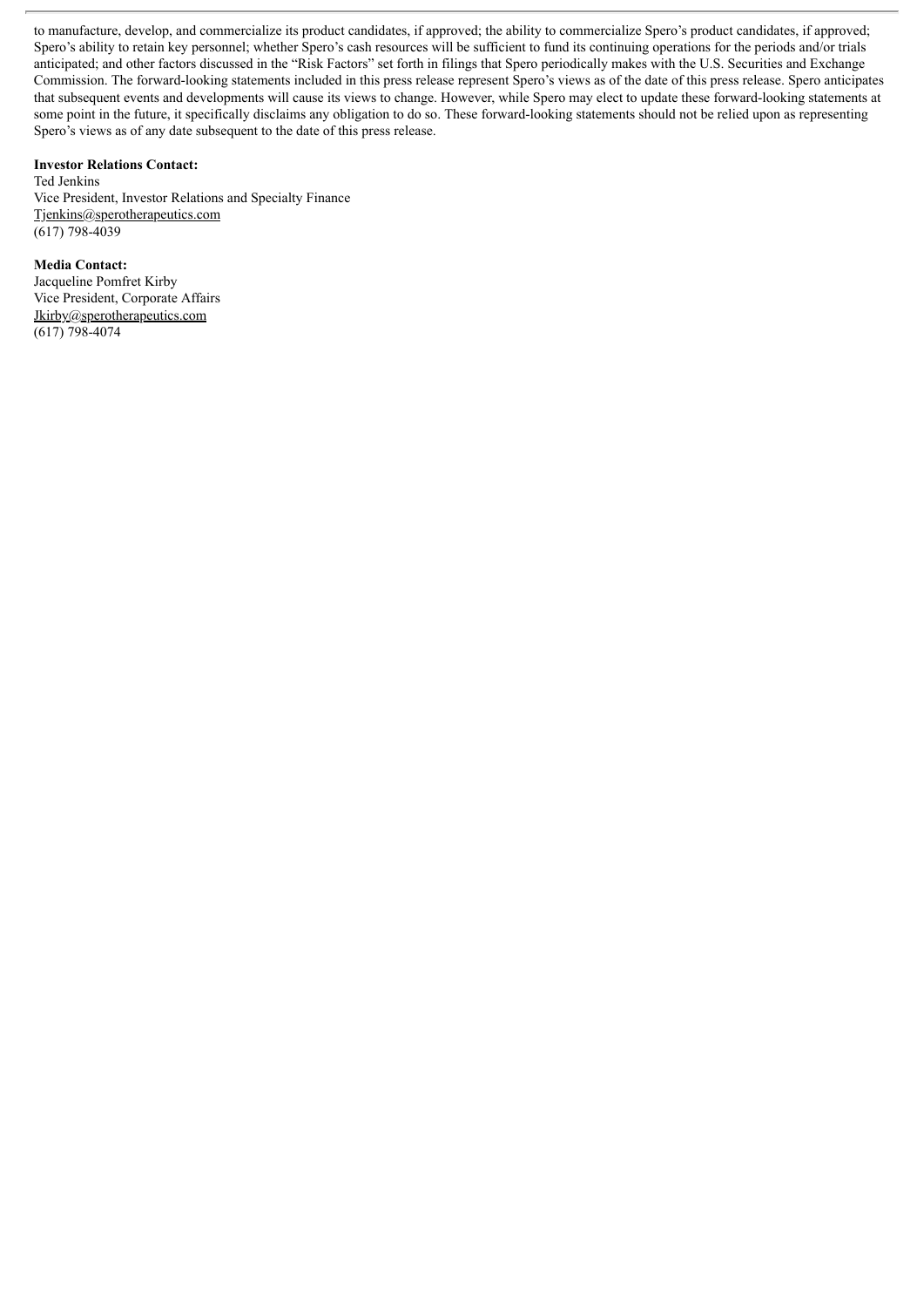#### **Spero Therapeutics, Inc. Condensed Consolidated Statements of Operations (in thousands, except share and per share data) (unaudited)**

|                                                                                     | Three Months Ended March 31. |    |            |
|-------------------------------------------------------------------------------------|------------------------------|----|------------|
|                                                                                     | 2022                         |    | 2021       |
| Revenues:                                                                           |                              |    |            |
| Grant revenue                                                                       | \$<br>1,822                  | \$ | 7,300      |
| Collaboration revenue                                                               | 247                          |    |            |
| Total revenues                                                                      | 2,069                        |    | 7,300      |
| Operating expenses:                                                                 |                              |    |            |
| Research and development                                                            | 16.971                       |    | 18,404     |
| General and administrative                                                          | 15,305                       |    | 8,299      |
| Total operating expenses                                                            | 32,276                       |    | 26,703     |
| Loss from operations                                                                | (30, 207)                    |    | (19, 403)  |
| Other income (expense)                                                              | (2,622)                      |    | (20)       |
| Net loss                                                                            | (32, 829)                    | S  | (19, 423)  |
| Net loss attributable to common shareholders of Spero Therapeutics, Inc.            | (32, 829)                    |    | (19, 423)  |
| Net loss per share attributable to common shareholders per share, basic and diluted | (1.01)                       |    | (0.66)     |
| Weighted average shares outstanding, basic and diluted:                             | 32,606,715                   |    | 29,414,148 |